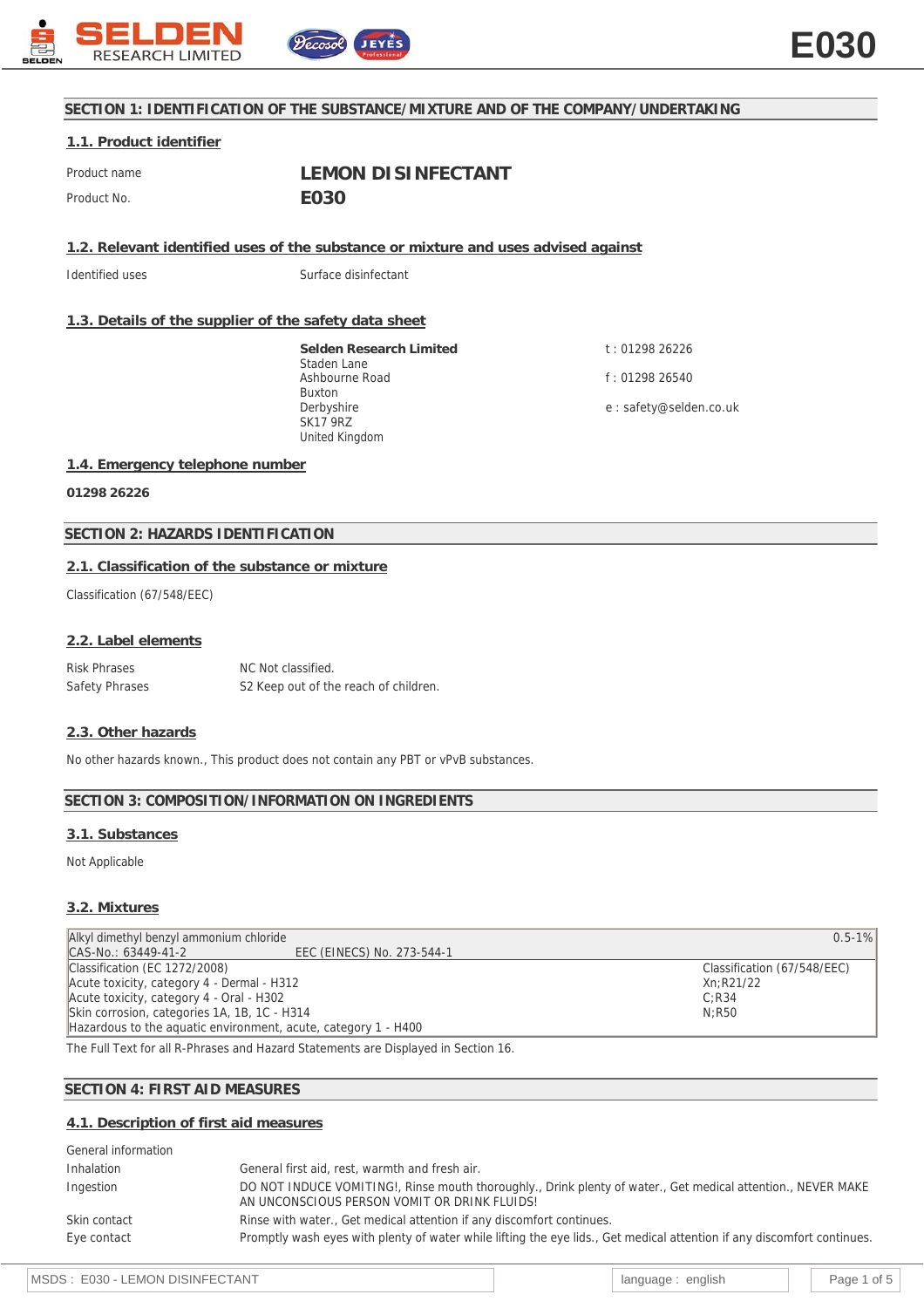

# **4.2. Most important symptoms and effects, both acute and delayed**

ecosol

| Ingestion    | Liquid irritates mucous membranes and may cause abdominal pain if swallowed., Diarrhoea., Nausea,<br>vomiting. |
|--------------|----------------------------------------------------------------------------------------------------------------|
| Skin contact | Prolonged contact may cause dryness of the skin.                                                               |
| Eye contact  | Irritation is likely.                                                                                          |

# **4.3. Indication of any immediate medical attention and special treatment needed**

Treat Symptomatically.

# **SECTION 5: FIREFIGHTING MEASURES**

# **5.1. Extinguishing media**

Extinguishing media This product is not flammable., Use fire-extinguishing media appropriate for surrounding materials.

# **5.2. Special hazards arising from the substance or mixture**

Unsuitable extinguishing media

# **5.3. Advice for firefighters**

Special Fire Fighting<br>Procedures Self contained breathing apparatus and full protective clothing must be worn in case of fire.

# **SECTION 6: ACCIDENTAL RELEASE MEASURES**

# **6.1. Personal precautions, protective equipment and emergency procedures**

For personal protection, see section 8.

### **6.2. Environmental precautions**

Any spillage needs to be contained and not allowed to enter water courses

# **6.3. Methods and material for containment and cleaning up**

Stop leak if possible without risk., Absorb in vermiculite, dry sand or earth and place into containers., Flush with plenty of water to clean spillage area., Do not contaminate water sources or sewer.

### **6.4. Reference to other sections**

For personal protection, see section 8. For waste disposal, see section 13.

# **SECTION 7: HANDLING AND STORAGE**

### **7.1. Precautions for safe handling**

Eye protection should be considered where there is a risk of splashing. Rubber gloves and barrier cream are recommended when using any chemical.

### **7.2. Conditions for safe storage, including any incompatibilities**

Store in tightly closed original container in a dry, cool and well-ventilated place., Keep in original container.

# **7.3. Specific end use(s)**

See product label for detailed usage and instructions.

# **SECTION 8: EXPOSURE CONTROLS/PERSONAL PROTECTION**

### **8.1. Control parameters**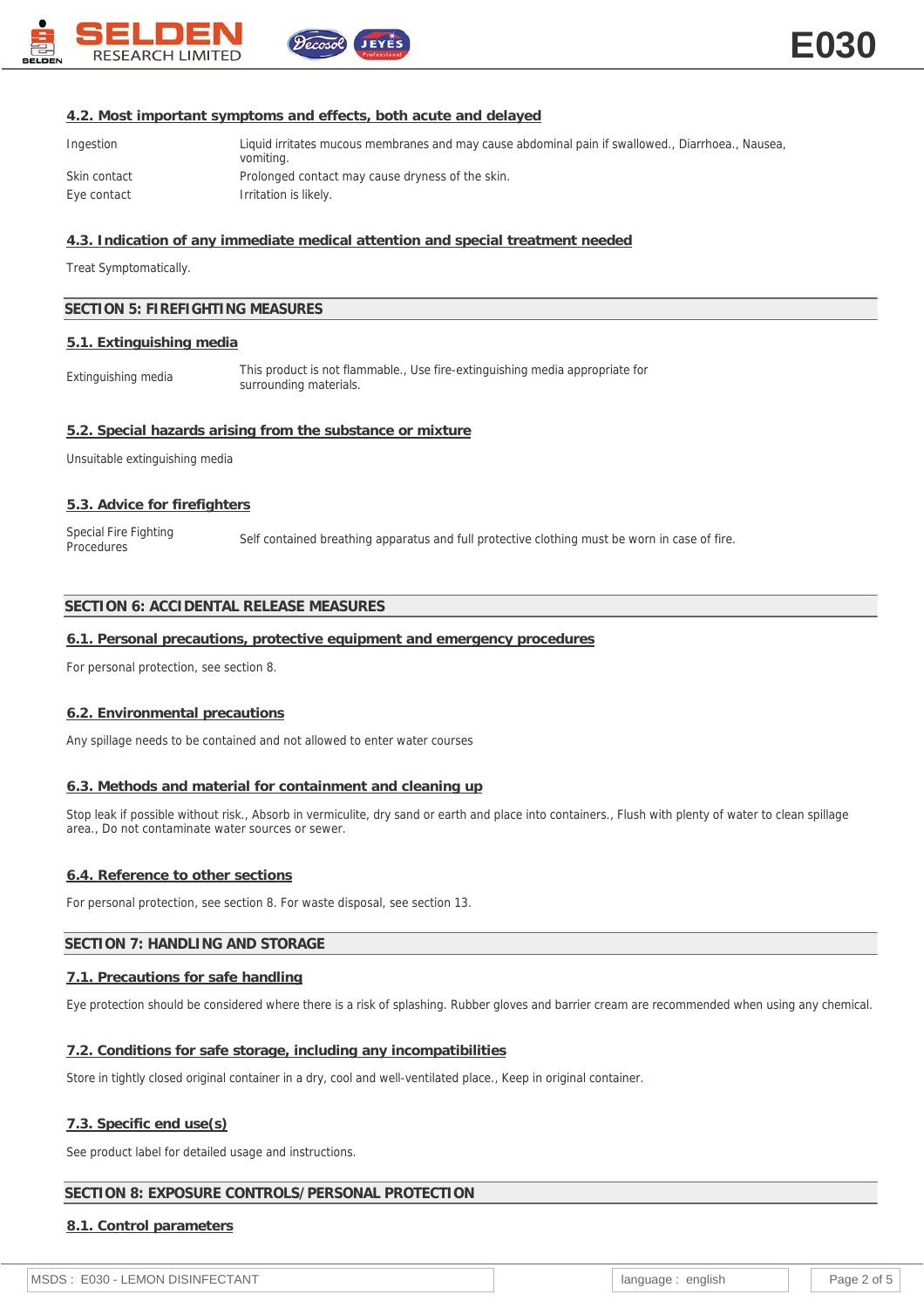

### Not applicable

### **8.2. Exposure controls**

Protective equipment



Hand protection For prolonged or repeated skin contact use suitable protective gloves. Eye protection Safety glasses are not normally required. However their use is recommended where there is a risk of spray mist or splashing when using or handling product. Other Protection General workwear only

# **SECTION 9: PHYSICAL AND CHEMICAL PROPERTIES**

#### **9.1. Information on basic physical and chemical properties**

| Appearance               | Clear, Liquid           |
|--------------------------|-------------------------|
| Colour                   | Yellow.                 |
| Odour                    | Lemon.                  |
| Relative density         | $0.995 - 1.005$ @ 20 °C |
| pH-Value, Conc. Solution | 6.8                     |

# **SECTION 10: STABILITY AND REACTIVITY**

# **10.1. Reactivity**

Stable under normal temperature conditions.

#### **10.2. Chemical stability**

Stable under normal temperature conditions.

#### **10.3. Possibility of hazardous reactions**

None known

# **10.4. Conditions to avoid**

Avoid excessive heat for prolonged periods of time.

# **10.5. Incompatible materials**

Strong acids., Strong alkalis.

#### **10.6. Hazardous decomposition products**

Not known.

# **SECTION 11: TOXICOLOGICAL INFORMATION**

# **11.1. Information on toxicological effects**

| Toxicological information | No toxicological data is available for this mixture, however data can be provided for specific raw materials upon<br>request. |
|---------------------------|-------------------------------------------------------------------------------------------------------------------------------|
| Ingestion                 | Liquid irritates mucous membranes and may cause abdominal pain if swallowed., Diarrhoea., Nausea, vomiting.                   |
| Skin contact              | Prolonged contact may cause dryness of the skin.                                                                              |
| Eye contact               | Irritation is likely.                                                                                                         |

# **SECTION 12: ECOLOGICAL INFORMATION**

### **12.1. Toxicity**

Not classed as Hazardous to the Environment but release to the environment should be avoided.

**E030**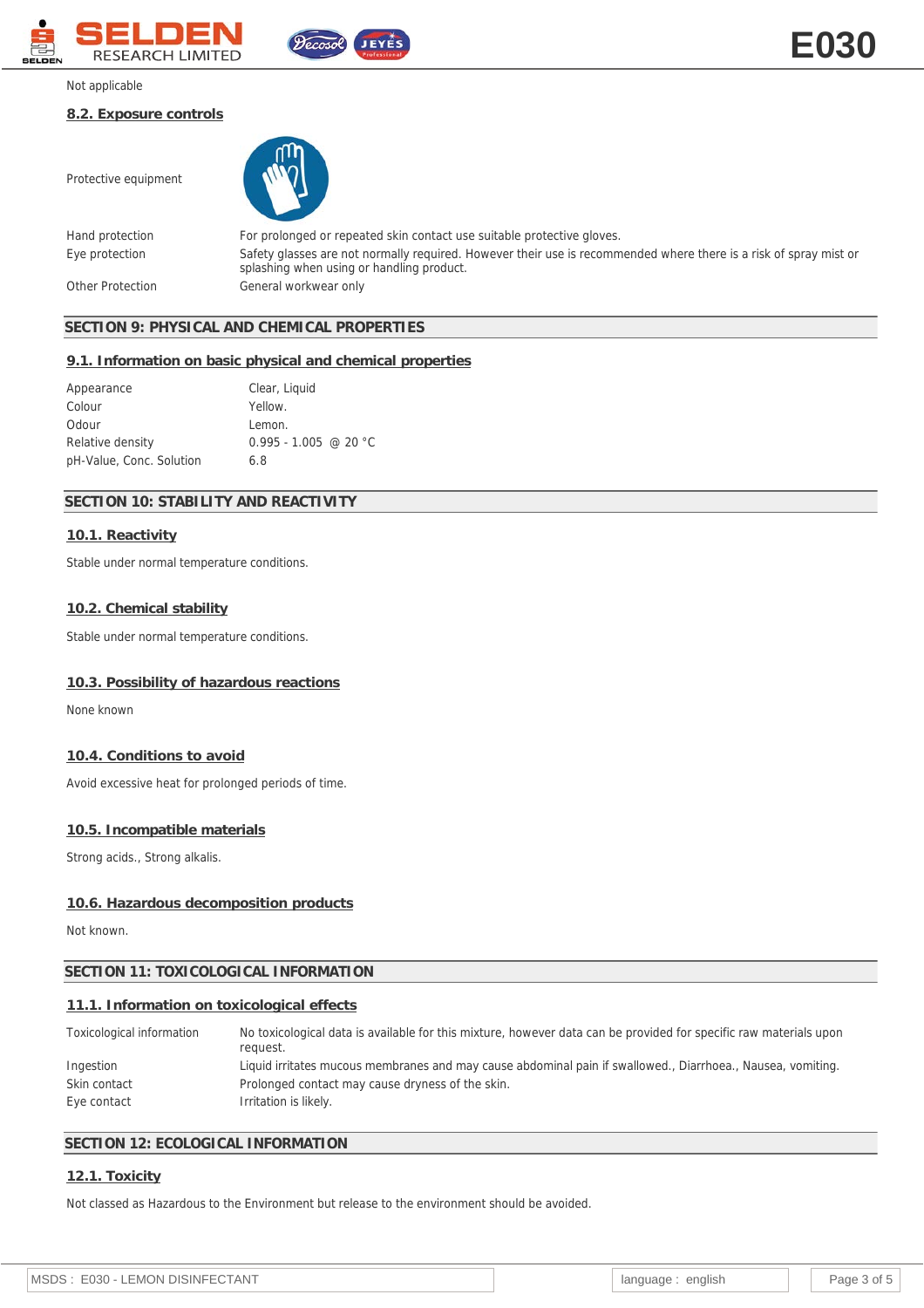

# **12.2. Persistence and degradability**

Degradability The surfactants contained within the product comply with the biodegradability criteria as laid down in Regulation (EC) No 648/2004.

# **12.3. Bioaccumulative potential**

Bioaccumulative potential The product does not contain any substances expected to be bioaccumulating.

# **12.4. Mobility in soil**

Mobility: The product contains substances, which are water soluble and may spread in water systems.

# **12.5. Results of PBT and vPvB assessment**

This product does not contain any PBT or PvB substances

### **12.6. Other adverse effects**

None known

# **SECTION 13: DISPOSAL CONSIDERATIONS**

# **13.1. Waste treatment methods**

Dispose of waste and residues in accordance with local authority requirements.

### **SECTION 14: TRANSPORT INFORMATION**

General The product is not covered by international regulation on the transport of dangerous goods (IMDG, IATA, ADR/RID).

#### **14.1. UN number**

### **14.2. UN proper shipping name**

Proper Shipping Name: Not applicable

### **14.3. Transport hazard class(es)**

Transport Labels Not Applicable

**14.4. Packing group**

### **14.5. Environmental hazards**

Environmentally Hazardous substance/Marine Pollutant No

### **14.6. Special precautions for user**

Tunnel Restriction Code h/a

# **14.7. Transport in bulk according to Annex II of MARPOL73/78 and the IBC Code**

Not relevant

### **SECTION 15: REGULATORY INFORMATION**

### **15.1. Safety, health and environmental regulations/legislation specific for the substance or mixture**

UK Regulatory References The Control of Substances Hazardous to Health Regulations 2002 (S.I 2002 No. 2677) with amendments. Environmental Listing Rivers (Prevention of Pollution) Act 1961., Control of Pollution (Special Waste Regulations) Act 1980. Statutory Instruments The Chemicals (Hazard Information and Packaging for Supply) Regulations 2009 (S.I 2009 No. 716). Approved Code Of Practice Classification and Labelling of Substances and Preparations Dangerous for Supply.